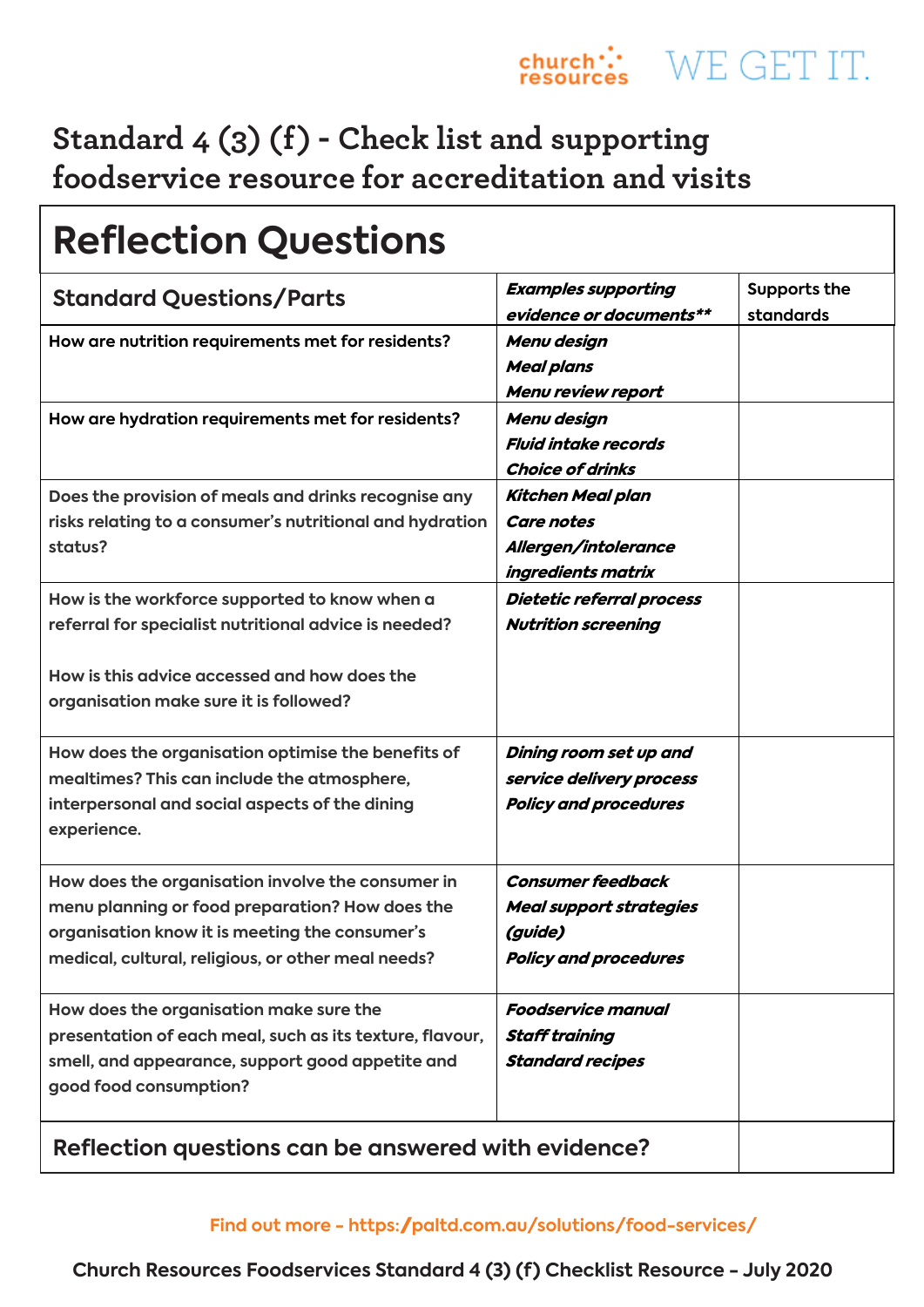

## **Consumer**

| <b>Standard Questions/Parts</b>                     | <b>Examples supporting</b>       | Supports the |
|-----------------------------------------------------|----------------------------------|--------------|
|                                                     | evidence or documents**          | standards    |
| How can consumers choose from meals, snacks, and    | <b>Meal ordering process</b>     |              |
| drinks                                              | <b>Policy and procedures</b>     |              |
| How can consumers take part in planning their menus | <b>Consumer meetings</b>         |              |
|                                                     | <b>Recipe inclusion</b>          |              |
|                                                     | <b>Event planning</b>            |              |
|                                                     | <b>Consumer meal</b>             |              |
|                                                     | specification and dietary        |              |
|                                                     | information                      |              |
| What evidence do you have that demonstrates that    | <b>Consumer meetings</b>         |              |
| consumers have a say in their meals, snacks, and    | minutes                          |              |
| drinks                                              | <b>Menu ordering process</b>     |              |
|                                                     | <b>Meal delivery process and</b> |              |
|                                                     | service (guide) Policy and       |              |
|                                                     | procedures                       |              |
| How do consumers have a say in their medical,       | <b>Consumer meal</b>             |              |
| cultural, religious, and other needs                | specification and dietary        |              |
|                                                     | <i>information</i>               |              |
| What evidence do you have that consumers dining     | Mealtime data                    |              |
| experience is comfortable and not rushed            | <b>Consumer satisfaction</b>     |              |
|                                                     | Dining room (guide) Policy       |              |
|                                                     | and procedures                   |              |
| How are consumers supported to eat and drink in a   | <b>Meal support strategies</b>   |              |
| dignified way                                       | (guide)                          |              |
|                                                     | <b>Policy and procedures</b>     |              |
| What evidence shows that consumers are satisfied    | Consumer satisfaction data       |              |
| with meal support, meal, and dining services        | Intake data                      |              |
| Evidence consumers can have food or fluids upon     | <b>Meal support strategies</b>   |              |
| request                                             | (guide)                          |              |
|                                                     | <b>Policy and procedures</b>     |              |
| Evidence that meal delivery places food and drinks  | <b>Meal support strategies</b>   |              |
| within the reach of consumers.                      | (guide)                          |              |
|                                                     | <b>Policy and procedures</b>     |              |
| Evidence that texture modified meals and fluids are | Menu                             |              |
| available                                           | <b>Policy and procedures</b>     |              |
| Consumer compliance with standards 4 (3) (f)        |                                  |              |

#### **[Find out more - https://paltd.com.au/solutions/food-services/](https://paltd.com.au/solutions/food-services/)**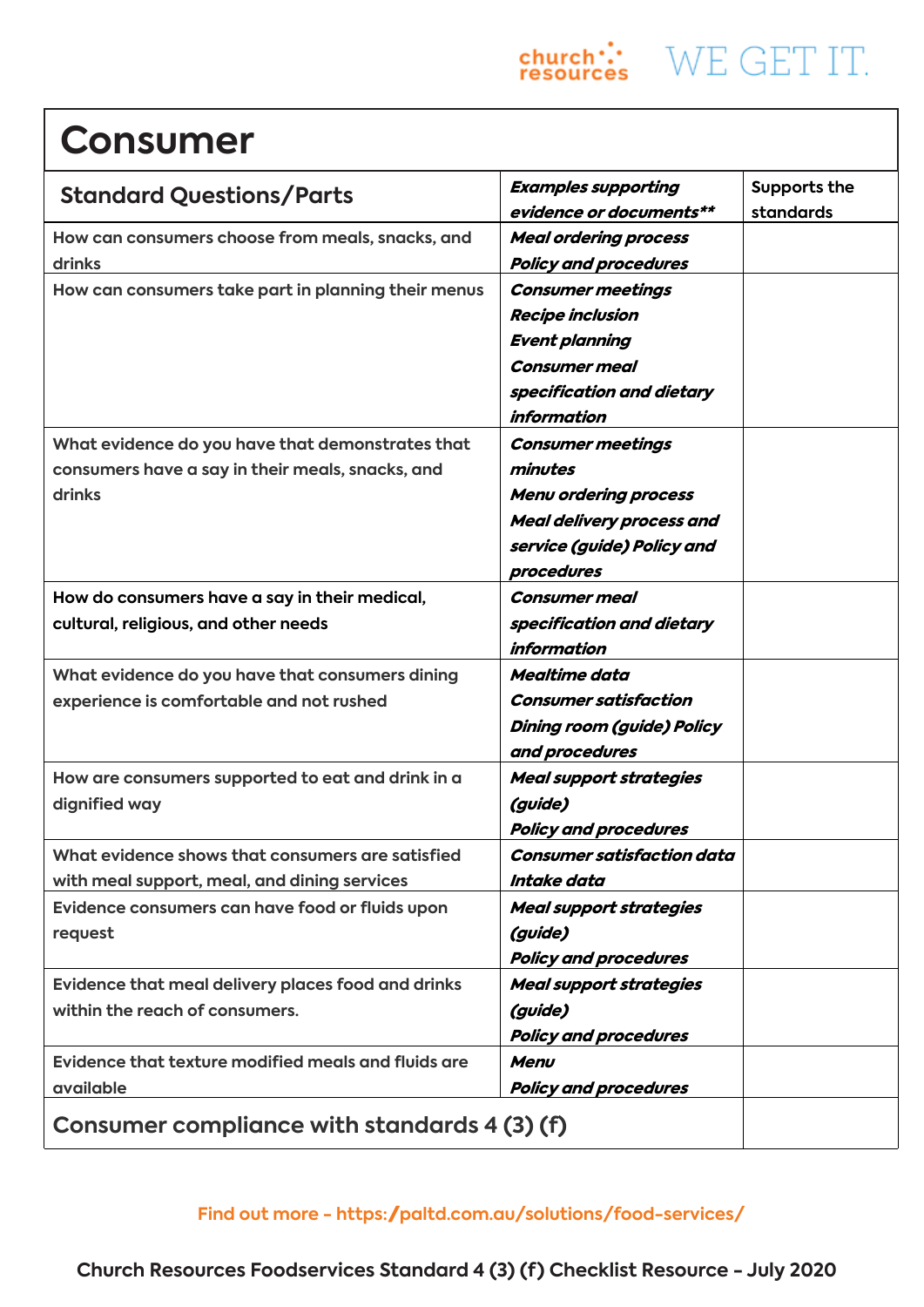# **Workforce**

| <b>Standard Questions/Parts</b>                                                                                                          | <b>Examples supporting</b><br>evidence or documents**                                                                              | Supports the<br>standards |
|------------------------------------------------------------------------------------------------------------------------------------------|------------------------------------------------------------------------------------------------------------------------------------|---------------------------|
| Staff can describe how the mealtime is engaging for<br>consumers                                                                         | Dining room set up and<br>service delivery process<br><b>Policy and procedures</b>                                                 |                           |
| Staff can describe and show evidence of strategies<br>used to encourage consumer to eat and drink                                        | <b>Meal support strategies</b><br>(guide)<br><b>Policy and procedures</b>                                                          |                           |
| Staff can describe the process for accessing food and<br>drinks outside of the normal catering hours                                     | <b>Foodservices after hour</b><br>service guide                                                                                    |                           |
| Staff can describe and show evidence that meals are<br>varied, suitable quality and suitable quantity                                    | Menu report<br><b>Portion control</b><br>specifications<br><b>Consumer meal</b><br>specification and dietary<br><i>information</i> |                           |
| Staff can demonstrate they know consumers nutrition<br>and hydration needs                                                               | <b>Consumer meal</b><br>specification and dietary<br><i>information</i>                                                            |                           |
| Staff can demonstrate they know consumers food and<br>meal preferences and meal size                                                     | <b>Portion size specifications</b><br><b>Consumer meal</b><br>specification and dietary<br>information                             |                           |
| Staff can demonstrate that consumers dietary,<br>cultural needs are meet when meals are prepared                                         | <b>Consumer meal</b><br>specification and dietary<br>information<br>Policy/procedures                                              |                           |
| Staff can describe how specialist nutritional advice is<br>required and how to access it                                                 | <b>Referral process</b><br>Policy/procedures                                                                                       |                           |
| Staff can demonstrate when to report consumer<br>change to appetite, eating habits, or any concerns<br>with weight loss or dehydrations  | <b>Meal changes process</b><br>Policy/procedures                                                                                   |                           |
| Staff can describe how to make changes to<br>consumers meals and drinks upon request and these<br>changes are made in a timely manner    | <b>Meal changes process</b><br><b>Policy/procedures</b>                                                                            |                           |
| Staff can produce records outlining orientation and<br>training to support them to carry out the above<br>descriptions and demonstration | <b>Staff training records</b><br><b>Foodservice and nutrition</b><br>training program                                              |                           |
| Workforce compliance with standards 4 (3) (f)                                                                                            |                                                                                                                                    |                           |

 $\begin{array}{ll}\n\text{church}\n\therefore \\
\text{vesources}\n\end{array} \text{WE GET IT.}$ 

**Church Resources Foodservices Standard 4 (3) (f) Checklist Resource - July 2020**